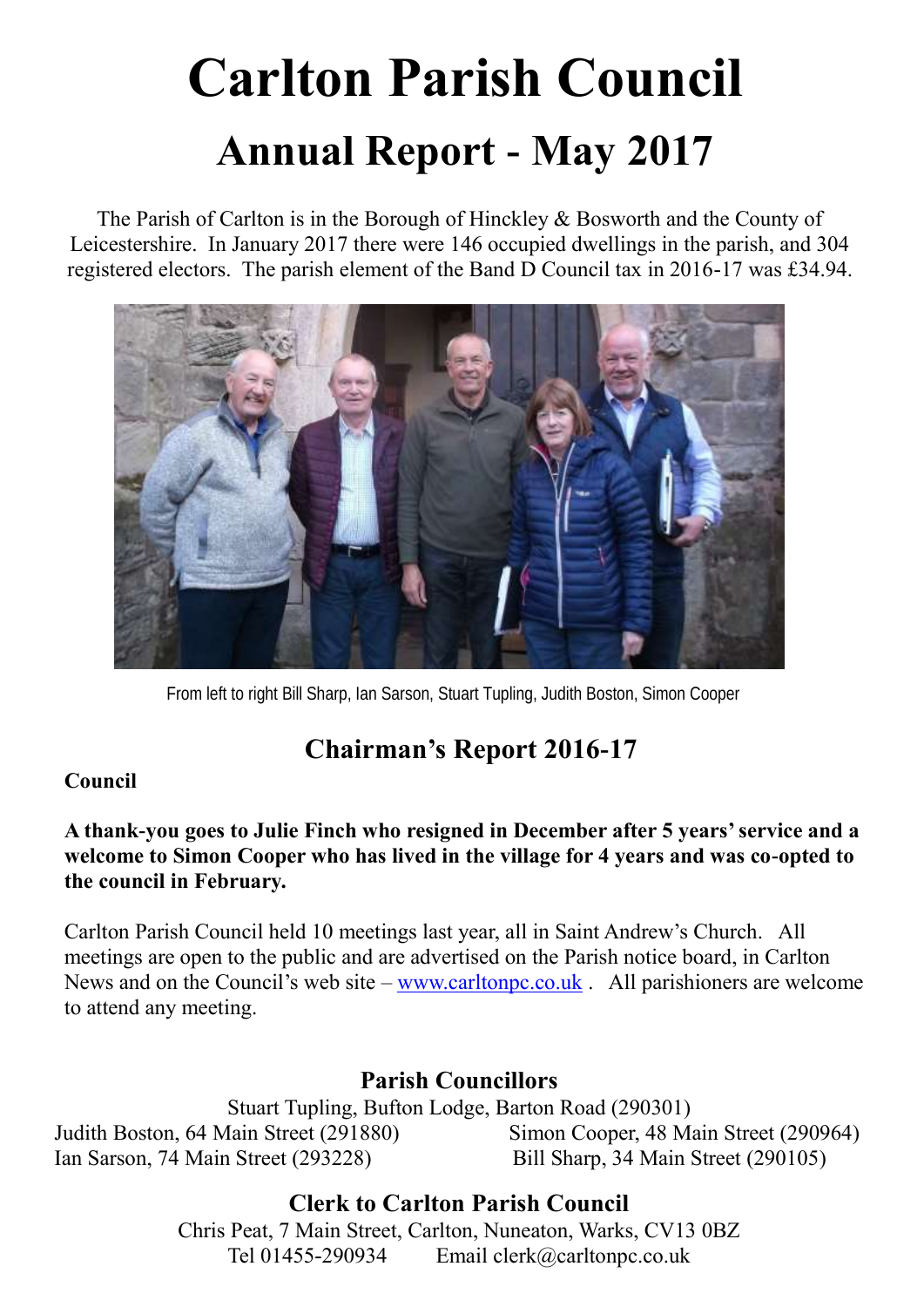#### *Council continued ...*

Attendance this year was: Tupling 7; Boston 9; Finch 2\*; Sarson 10; Sharp 9; Cooper 2\*, Clerk 10. (\* see above). Two training courses were attended. Parish Council meetings were attended by 17 representatives of other organisations, and a small number of parishioners. The PC considered 11 planning applications, and was represented at 6 meetings of other bodies. The Parish Council's accounts for 2015-16 were approved.

#### **Carlton Green Kerbing Project**

Improvement works to the East Green have been carried out with new conservation kerbing and a new litter bin, thanks to s106 Developer Contributions and a grant from the H&BBC Parish & Community Initiatives Fund. The project involved the installation of a subsurface drain to divert the spring water into the road culvert with remedial works to the footway and highway kerbs.



East Green kerbing works

#### **Carlton Diamond Jubilee Orchard & Toddler's Play area**

Improvements to the Orchard area are ongoing with additional planting and maintenance. Volunteers are always welcome and Membership of the Gardening Group is open to everyone.

#### **Carlton News**

Thanks to Jane Smith who has edited Carlton News for the last 2.5 years, and welcome to Laraine and Amanda Bristlin who took over in May.

#### **Sustainable Communities Act**

The Parish Council has lost significant income following recent changes in local and national government policies whereby developer contributions on small developments have been cancelled. The PC submitted a formal proposal under the Sustainable Communities Act 2007 to change the current policy on s106 Developer Contributions.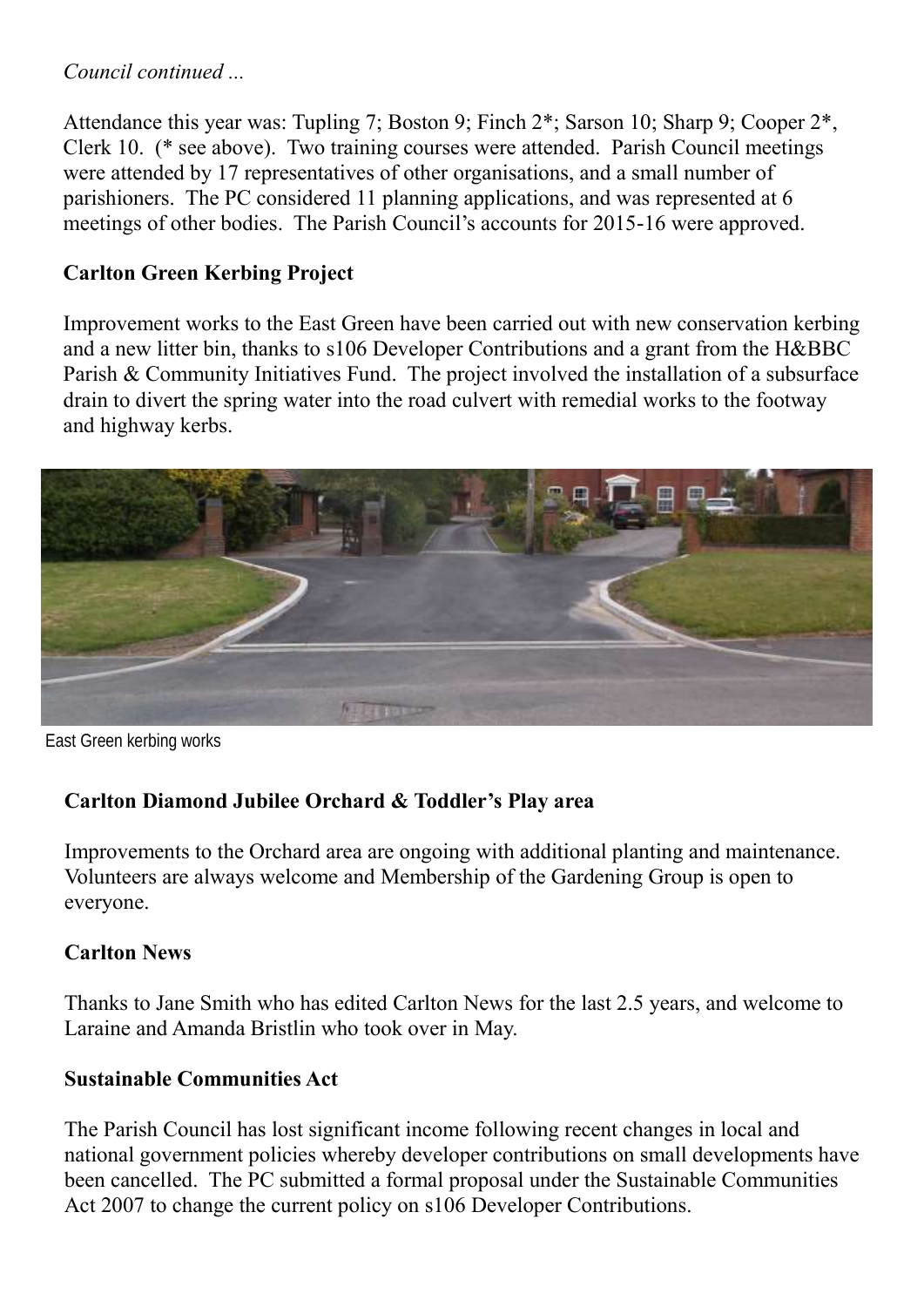#### **Superfast broadband**

Now partially installed albeit with a few teething troubles; hopefully a trouble free service will be available to most of the village by the summer.

#### **Dog fouling**

Unfortunately there have been numerous complaints on this subject but with the kind cooperation of all dog owners the issue has hopefully been resolved.

#### **S68 Last Gate Project**

The remaining stiles on this pathway between Carlton and Keeper's Cottage have been replaced with gates, thanks to the support of the landowners and a grant from the H&BBC Parish & Community Initiatives Fund. All public Rights of Way are monitored by the Carlton Footpath Group which cuts back vegetation and carries out minor repairs.

#### **Coffee mornings**

Coffee mornings continue to be held at The Gate, which has recently been redecorated, on Fridays at 11am, and provide a useful forum and meeting place for all parishioners.

#### **Carlton Charity Lands**

The trustees continue to work on behalf of the parish, granting 9 educational awards during the year totaling £1498.80.

#### **Thanks to**

Internal Auditor, Carlton News, Carlton Charity Lands, Carlton Defibrillator Group, Carlton Footpath Group, Carlton Gardening Group, Carlton Neighbourhood Watch Group, Keep Carlton Tidy Group, Carlton Youth Champions, Heritage and Tree Warden, Parochial Church Council, Village Fete and Horticultural Show organisers.

Borough and County Councillors – Maureen Cook & Ivan Ould; our local Police officers and supporting authorities.

As always my thanks go to the army of volunteers who have given their time, expertise and equipment to keep the Parish running smoothly.

Finally, my thanks go to my fellow Councillors Julie Finch (retired), Judith Boston, Simon Cooper, Ian Sarson, Bill Sharp and your Parish Clerk Chris Peat whose support make all of this possible.

# New hand gate on footpath S68